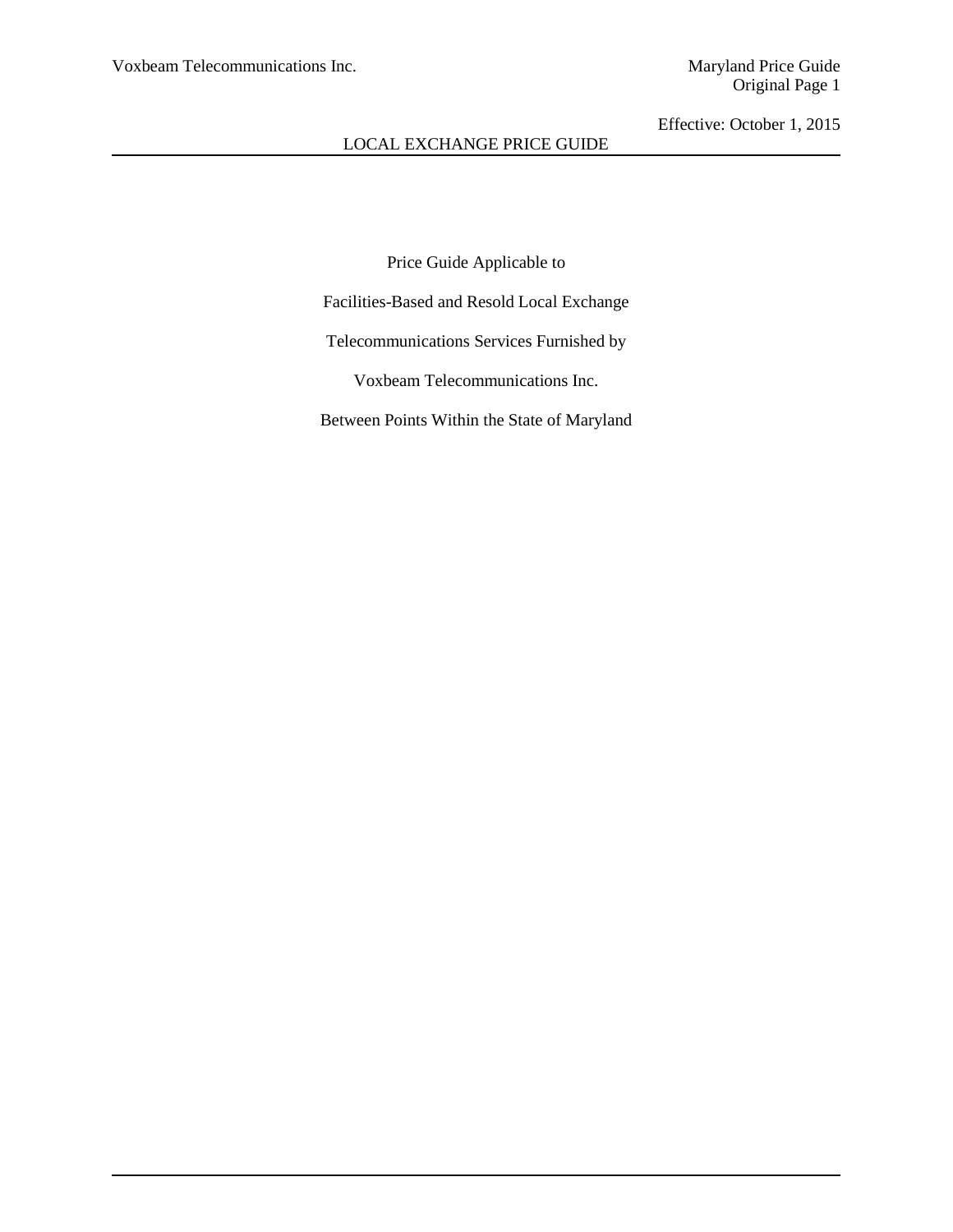# LOCAL EXCHANGE PRICE GUIDE

# TABLE OF CONTENTS

|     | <b>SECTION 1 - NONRECURRING CHARGES</b>                   | 3  |
|-----|-----------------------------------------------------------|----|
| 1.1 | Service Order and Change Charges                          | 3  |
| 1.2 | Premises Visit Charge                                     | 3  |
| 1.3 | <b>Restoral Charge</b>                                    | 3  |
|     | <b>SECTION 2 - SERVICE DESCRIPTION AND RATES</b>          |    |
| 2.1 | General                                                   | 4  |
| 2.2 | Charges Based on Duration of Use                          | 4  |
| 2.3 | <b>Basic Local Exchange Service</b>                       | 5  |
| 2.4 | Direct Inward Dial (DID) Service                          | 6  |
| 2.5 | Direct Inward Dial / Direct Outward Dial (DID/DOD Service | 8  |
|     | <b>SECTION 3 - SUPPLEMENTAL SERVICES</b>                  | 10 |
| 3.1 | <b>Optional Calling Features</b>                          | 10 |
| 3.2 | Directory Assistance                                      | 13 |
| 3.3 | <b>Operator Services</b>                                  | 14 |
| 3.4 | Directory Listing Service                                 | 16 |
|     | <b>SECTION 4 - SPECIAL CONSTRUCTION ARRANGEMENTS</b>      | 19 |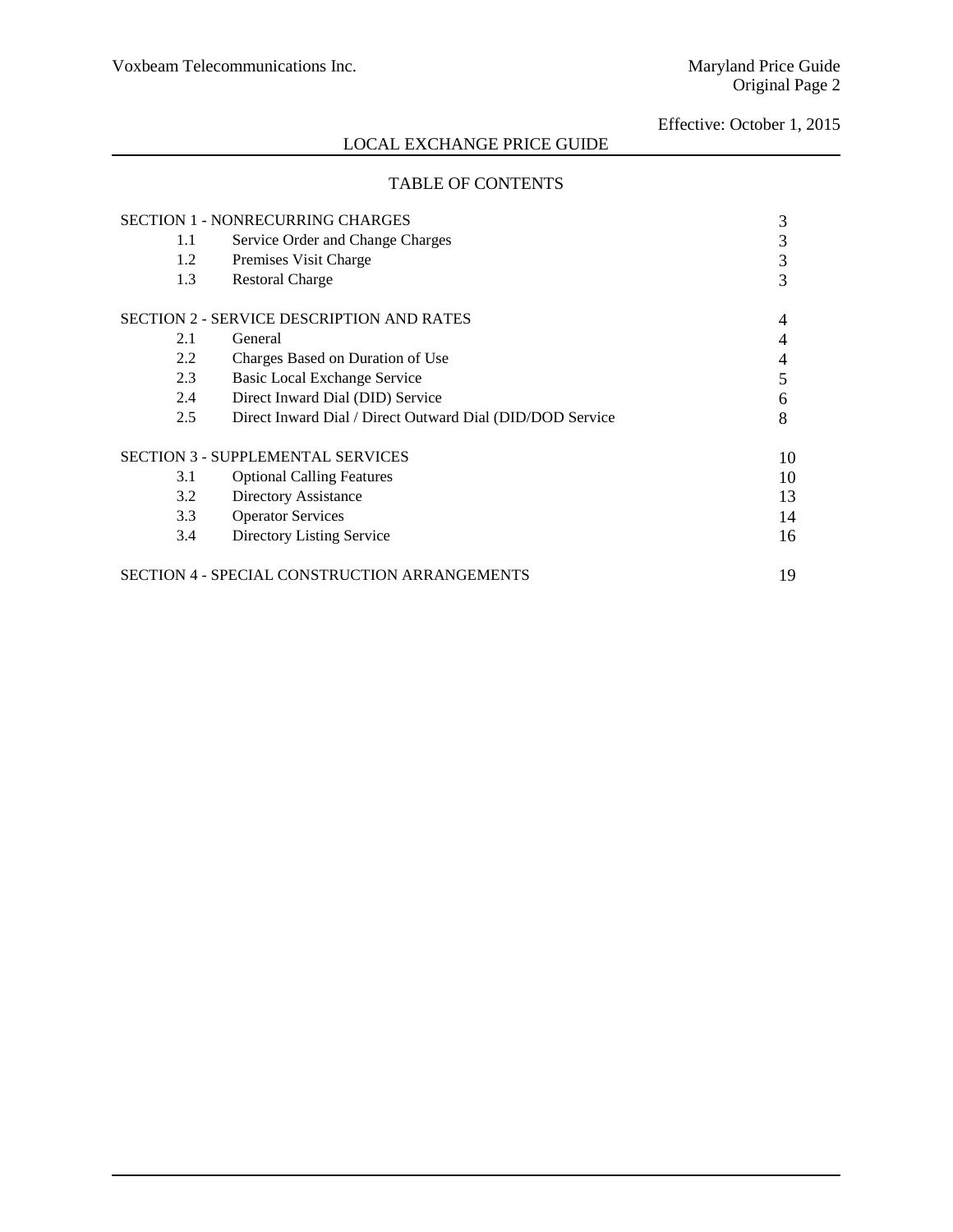# SECTION 1 - NONRECURRING CHARGES

### 1.1 Service Order and Change Charges\*

Non-recurring charges apply to processing Service Orders for new service and for changes in service.

Primary Line Connection Charge: Applies to requests for initial connection or establishment of telephone service with the Company.

Secondary Line Connection Charge: Applies to installation of a second or additional access line.

Service Order Charge: Applies to connection of new lines and to services orders associated with Customer requests for changes in service, moves, and the addition of services, including the additional of calling features.

| Line Connection Charge |         |
|------------------------|---------|
| Primary Line           | \$60.00 |
| Secondary Line         | \$60.00 |
| Service Order Charge   |         |
| Moves/Adds/Changes     | \$25.00 |

#### 1.2 Premises Visit Charge

Premises Visit charges apply when the installation of network access facilities or trouble resolution require a visit to the Customer's premises. This charge applies in addition to the Technician Dispatch Charge.

| Installation Charge $-1st$ Hour               | \$120.00 |
|-----------------------------------------------|----------|
| Repair Charge $-1^{st}$ 1/2 Hour              | \$91.00  |
| Repair Charge – Each Add'l $\frac{1}{2}$ Hour | \$46.00  |

#### 1.3 Restoral Charge

A restoration charge applies to the restoration of suspended service and facilities because of nonpayment of bills and is payable at the time that the restoration of the suspended service and facilities is arranged. The restoration charge does not apply when, after disconnection of service, service is later re-installed.

Per occasion, per line:  $$40.00$ 

\*Applicable only to Business Customers with 5 or more lines. Charges for business Customers with 1 - 4 lines are found in the Company's Maryland Local Exchange Tariff.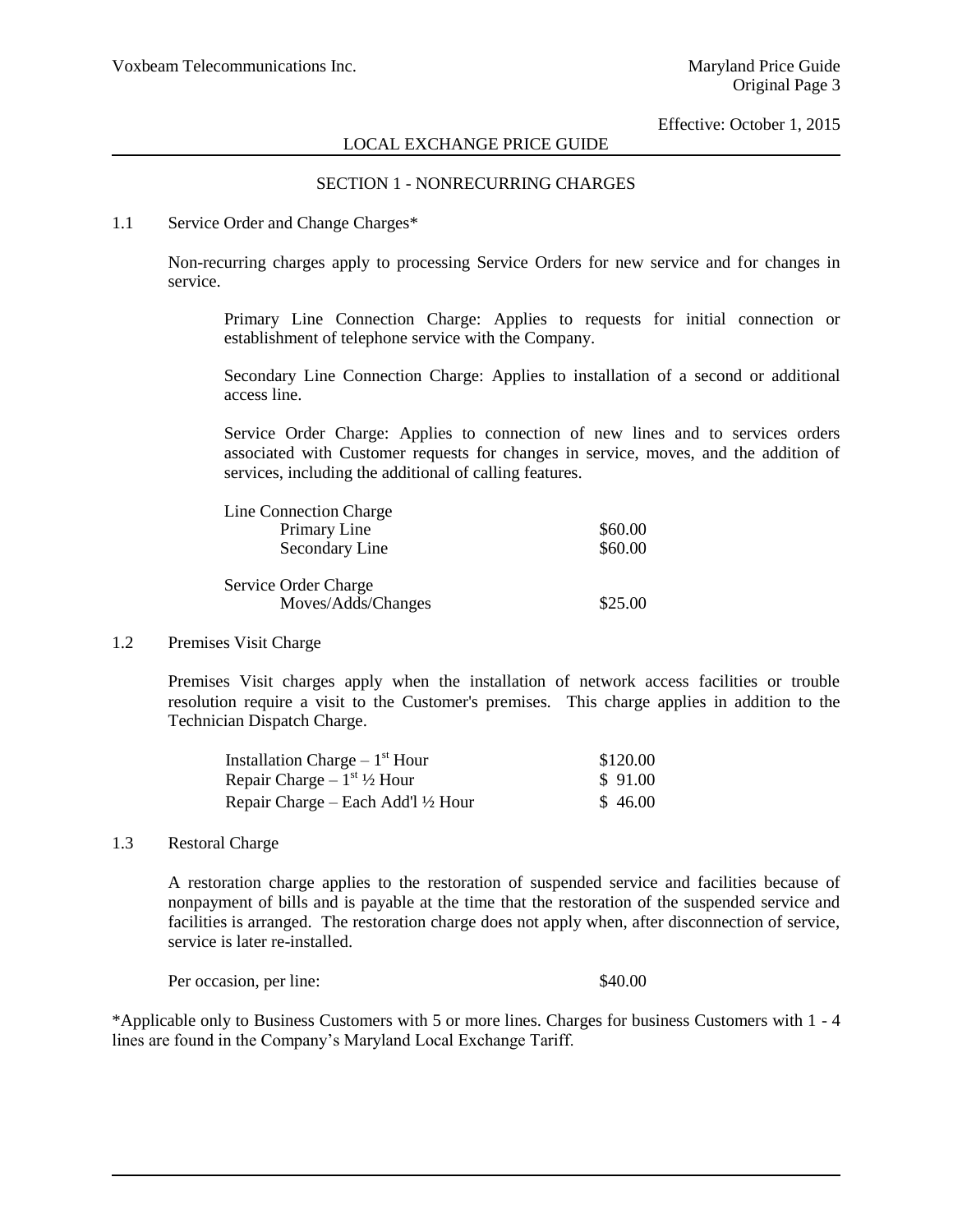# LOCAL EXCHANGE PRICE GUIDE

# SECTION 2 - SERVICE DESCRIPTION AND RATES

### 2.1 General

Local exchange service is offered to business Customers on a presubscription basis from equal access originating end offices only. Service is provided on a term basis only. Unless other specified, the minimum term is one (1) year. Rates for service may vary by call type and/or term commitment. Usage rates, per call charges and monthly fees may apply. In addition, applicable Service Order and other non-recurring charges may apply. Call timing is defined in the description for each service. Service is available 24 hours a day, 7 days a week. Service is available where technically feasible and where facilities permit.

2.2 Charges Based on Duration of Use

Where charges for a service are specified based on the duration of use, such as the duration of a telephone call, the following rules apply:

- Calls are measured in durational increments identified for each service. All calls that are fractions of a measurement increment are rounded-up to the next whole unit.
- Timing on completed calls begins when the call is answered by the called party. Answering is determined by hardware answer supervision in all cases where this signaling is provided by the terminating local carrier and any intermediate carrier(s). Timing for operator service person-to-person calls start with completion of the connection to the person called or an acceptable substitute, or to the PBX station called.
- Timing terminates on all calls when the calling party hangs up or the Company network receives an off-hook signal from the terminating carrier.
- Calls originating in one time period and terminating in another will be billed in proportion to the rates in effect during different segments of the call.
- All times refer to Eastern Standard Time.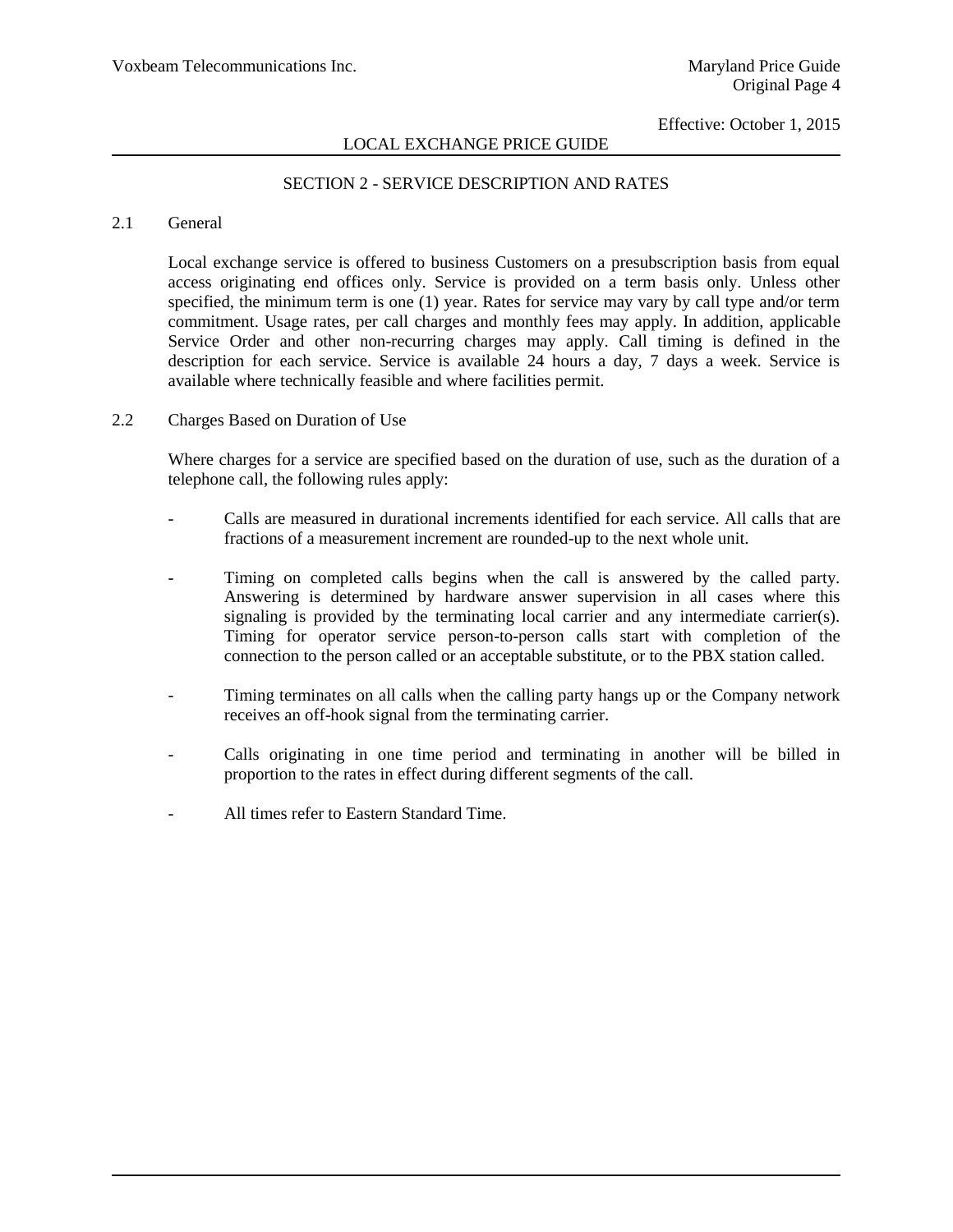# SECTION 2 - SERVICE DESCRIPTION AND RATES

### 2.3 Basic Local Exchange Service\*

Basic Local Exchange Service provides a Customer with a telephonic connection to, and a unique telephone number on, the Company switching network that enables the Customer to:

- receive calls from other stations on the public switched telephone network;
- access the Company Local Calling Services and other Services as set forth in this tariff;
- access interexchange calling services of the Company and of other carriers;
- access (at no additional charge) to Company operators and business office for service related assistance;
- access toll-free telecommunications services such as 800 NPA; and access tollfree emergency services by dialing 0 or 9-1-1 (where available);
- access relay services for the hearing and/or speech impaired.

Basic Local Exchange Services cannot be used to originate calls to caller-paid information services (e.g., 900, 976) provided by other companies. Calls to those numbers and other numbers used for caller-paid information services will be blocked by the Company switch. Each Basic Local Exchange Service corresponds to one or more telephonic communications channels that can be used to place or receive one call at a time.

Individual line Business Basic Local Exchange Service is comprised of exchange access lines defined as follows:

Exchange Access Line - The service central office line equipment and all the Company plant facilities up to the demarcation point. These facilities are Company-provided and maintained and provide access to and from the telecommunications network for message toll service and for local calling appropriate to the tariffed use offering selected by the Customer.

### Monthly Recurring Charge Per Access Line  $\$60.00$

\*Applicable only to Business Customers with 5 or more lines. Charges for business Customers with 1 - 4 lines are found in the Company's Maryland Local Exchange Tariff.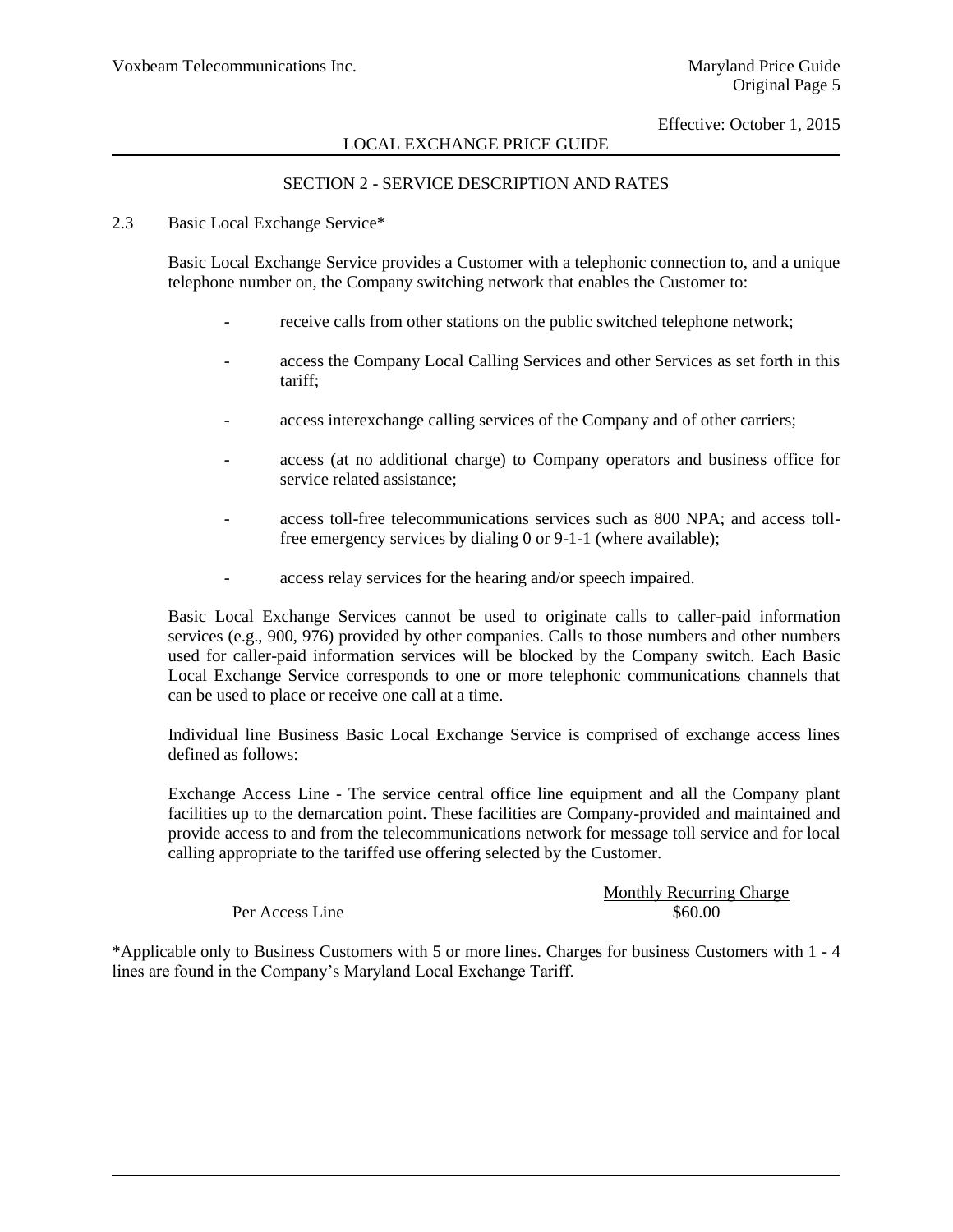### SECTION 2 - SERVICE DESCRIPTION AND RATES, (CONT'D.)

2.4 Direct Inward Dial (DID) Service

### 2.4.1. General

- A. DID Service provides a Customer with a voice grade telephonic communications trunk channel to receive incoming voice or data calls to local telephone numbers assigned to the Customer. DID Service does not provide a line-side connection. DID Service transmits the dialed digits for all incoming calls, allowing the Customer's incoming calls to be routed as required by the Customer to the Customer's designated equipment.
- B. DID Service may be provided in conjunction with non-regulated services offered by the Company pursuant to contract. To the extent that contractual rates for DID Service differ from those set forth below, the Company will file a Customer-Specific Pricing (CSP) filing with the Department, pursuant to the Department's CSP filing requirements.
- 2.4.2 Service Eligibility, Restrictions and Limitations
	- A. Connectivity to E911, operator services and directory assistance is not supported by DID Service.
	- B. The Company reserves the right to provision DID service based upon the availability of facilities and equipment necessary to support the Customer's specific service requirements.
	- C. The Company, at its sole discretion, reserves the right to limit the quantity of DID number blocks a Customer may obtain. Requests for 30 or more DID number blocks must be provided to the Company in writing no less than five (5) months prior to activation. In addition, the Company reserves the right to review vacant DID stations or stations not in use to determine their utilization. Should the Company determine, based on its own discretion, that there is inefficient number utilization, the Company may reassign the DID numbers. The Company will apply this provision on a non-discriminatory manner.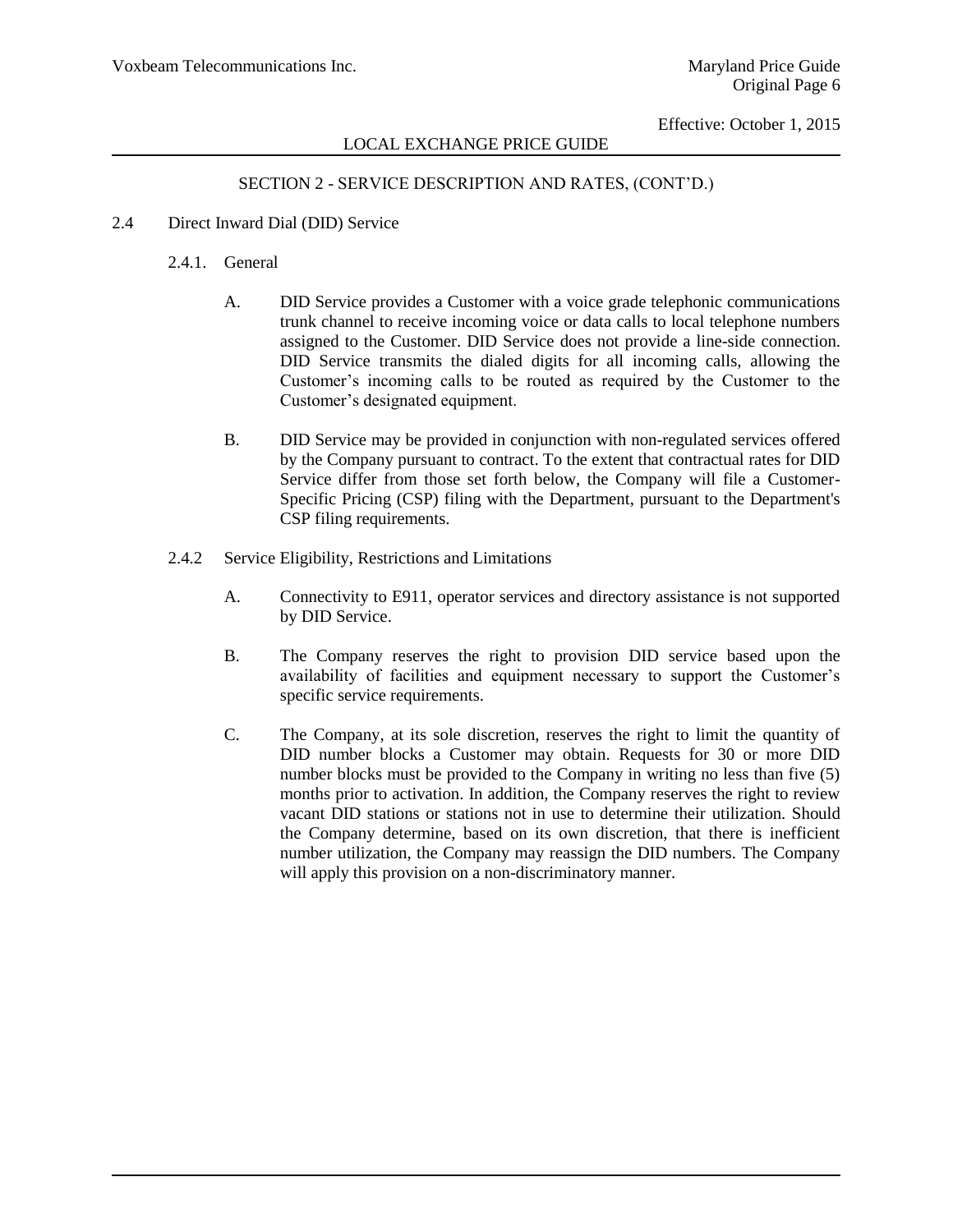# SECTION 2 - SERVICE DESCRIPTION AND RATES, (CONT'D.)

- 2.4 Direct Inward Dial (DID) Service, (Cont'd.)
	- 2.4.2 Service Eligibility, Restrictions and Limitations, (Cont'd.)
		- D. The Customer has no property right to the telephone number or any other call number destination associated with DID service furnished by the Company, and no right to the continuance of service through any particular end office. The Company reserves the right to change such numbers, or the end office designation associated with such number, or both, assigned to the Customer, where the Company deems it necessary to do so in the conduct of business.
	- 2.4.3 Rates and Charges

The following rates apply to DID Service.

|                | Nonrecurring Charge | <b>Annual Recurring Charge</b> |
|----------------|---------------------|--------------------------------|
| Per DID Number | \$0.00              | \$0.10                         |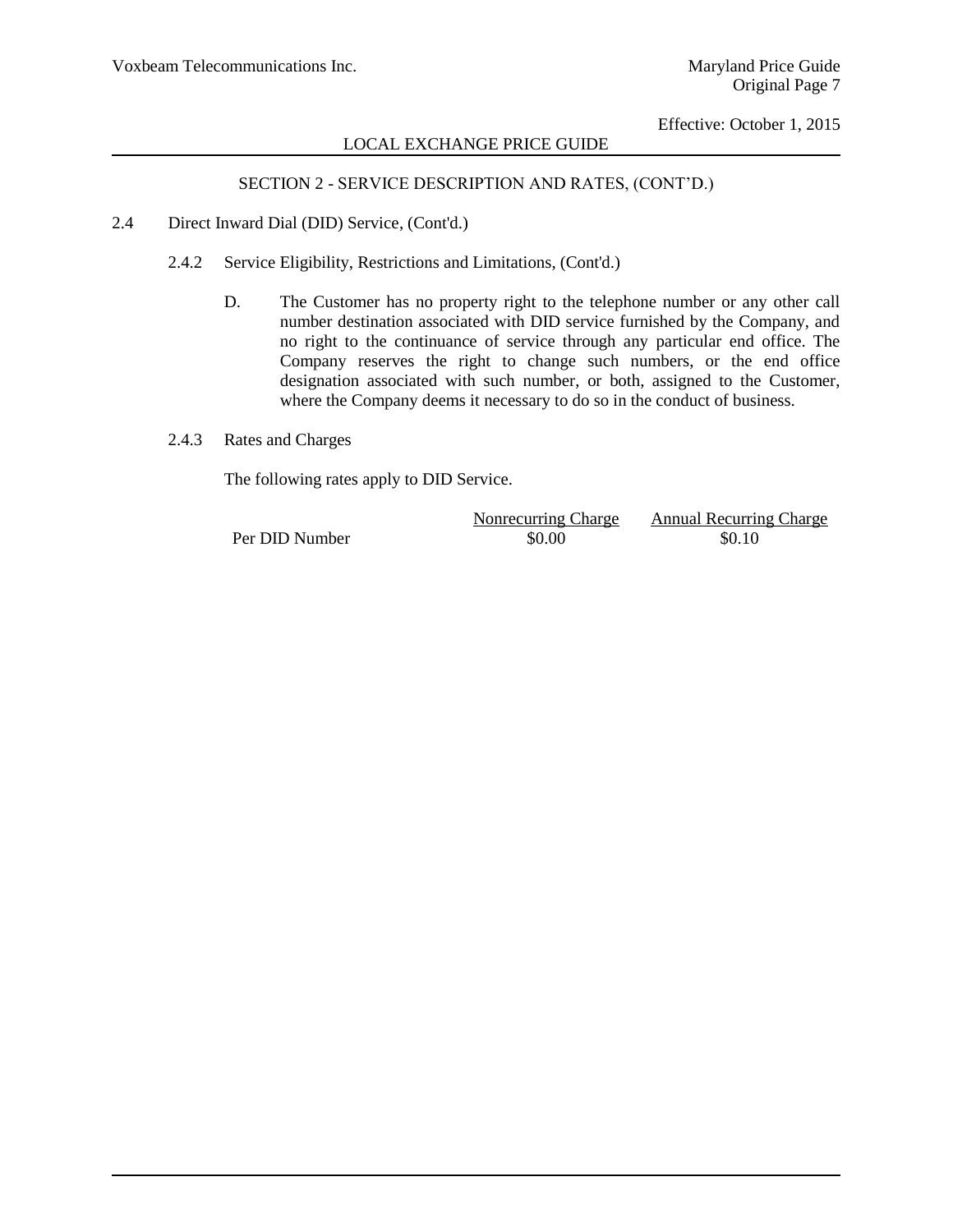# SECTION 2 - SERVICE DESCRIPTION AND RATES, (CONT'D.)

- 2.5 Direct Inward Dial/Direct Outward Dial (DID/DOD) Service
	- 2.5.1 General
		- A. DID/DOD Service combines DID Service as described in Section 5.4 with Direct Outward Dial (DOD) service. DOD service is not provided independently of DID service. DID/DOD Service provides a Customer with a voice grade telephonic communications trunk channel to place and receive voice or data calls. DID/DOD Service does not provide a line-side connection. It transmits the dialed digits for incoming or outgoing calls, allowing the Customer's calls to be routed as required by the Customer to the Customer's designated equipment. Where available from the Company, long distance services can be provided in conjunction with DID/DOD Service or Customers may choose to route traffic to other carriers for long distance termination.
		- B. Connectivity to E911, operator services and directory assistance is supported by DID/DOD Service.
		- C. DID/DOD Service may be provided in conjunction with non-regulated services offered by the Company pursuant to contract. To the extent that contractual rates for DID/DOD Service differ from those set forth in Section 6.5.3 below, the Company will file a Customer-Specific Pricing (CSP) filing with the Department, pursuant to the Department's CSP filing requirements.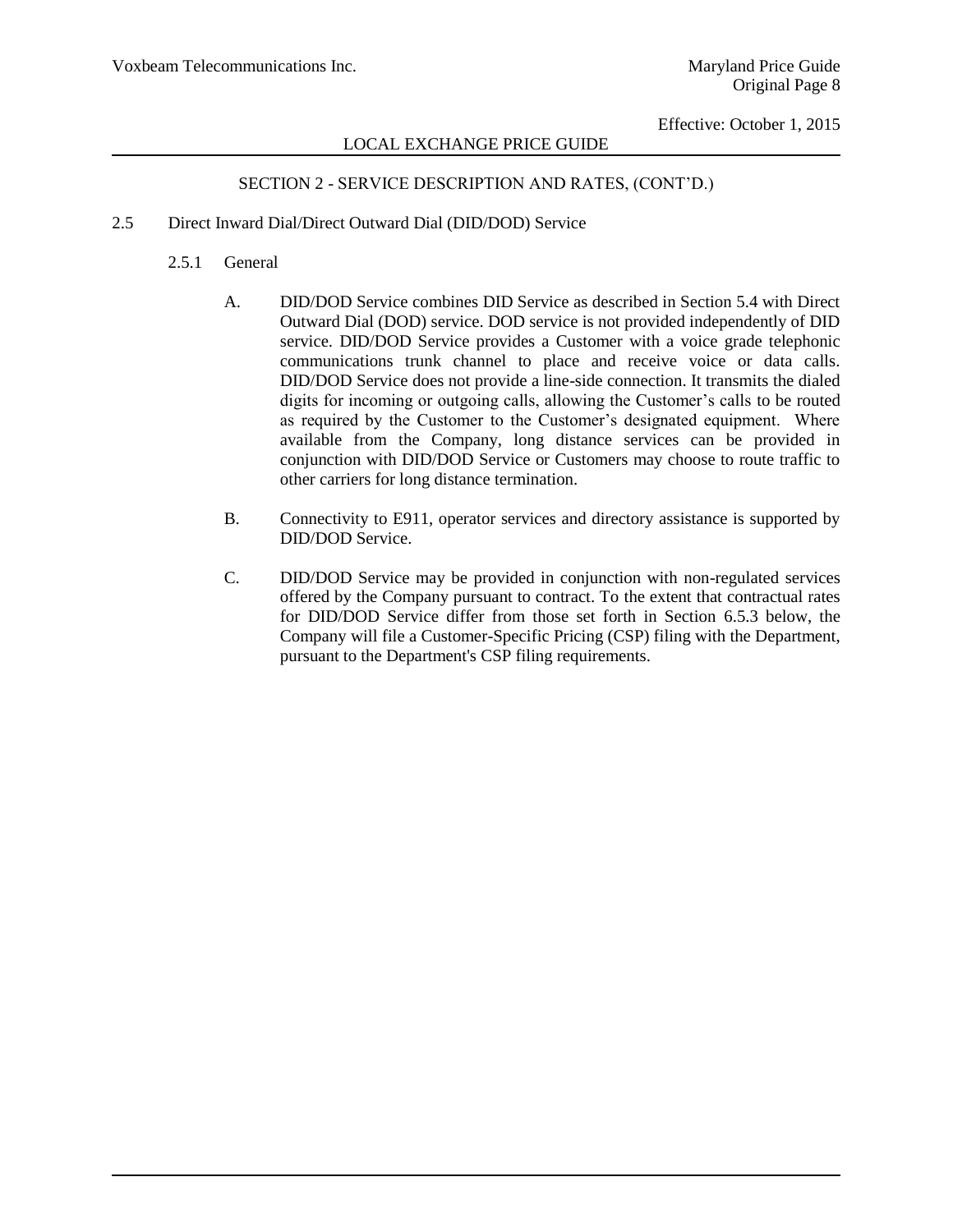# SECTION 2 - SERVICE DESCRIPTION AND RATES, (CONT'D.)

- 2.5 Direct Inward Dial/Direct Outward Dial (DID/DOD) Service, (Cont'd.)
	- 2.5.2 Service Eligibility, Restrictions and Limitations
		- A. The Company reserves the right to provision DID/DOD service based upon the availability of facilities and equipment necessary to support the Customer's specific service requirements.
		- B. The Company, at its sole discretion, reserves the right to limit the quantity of DID/DOD number blocks a Customer may obtain. Requests for 30 or more DID/DOD number blocks must be provided to the Company in writing no less than five (5) months prior to activation. In addition, the Company reserves the right to review vacant DID/DOD stations or stations not in use to determine their utilization. Should the Company determine, based on its own discretion, that there is inefficient number utilization, the Company may reassign the DID/DOD numbers. The Company will apply this provision on a non-discriminatory manner.

The Customer has no property right to the telephone number or any other call number destination associated with service furnished by the Company, and no right to the continuance of service through any particular end office. The Company reserves the right to change such numbers, or the end office designation associated with such number, or both, assigned to the Customer, where the Company deems it necessary to do so in the conduct of its business.

2.5.3 Rates and Charges

The following rates apply to DID/DOD Service.

|                    | Nonrecurring Charge | <b>Annual Recurring Charge</b> |
|--------------------|---------------------|--------------------------------|
| Per DID/DOD Number | \$0.00              | \$0.10                         |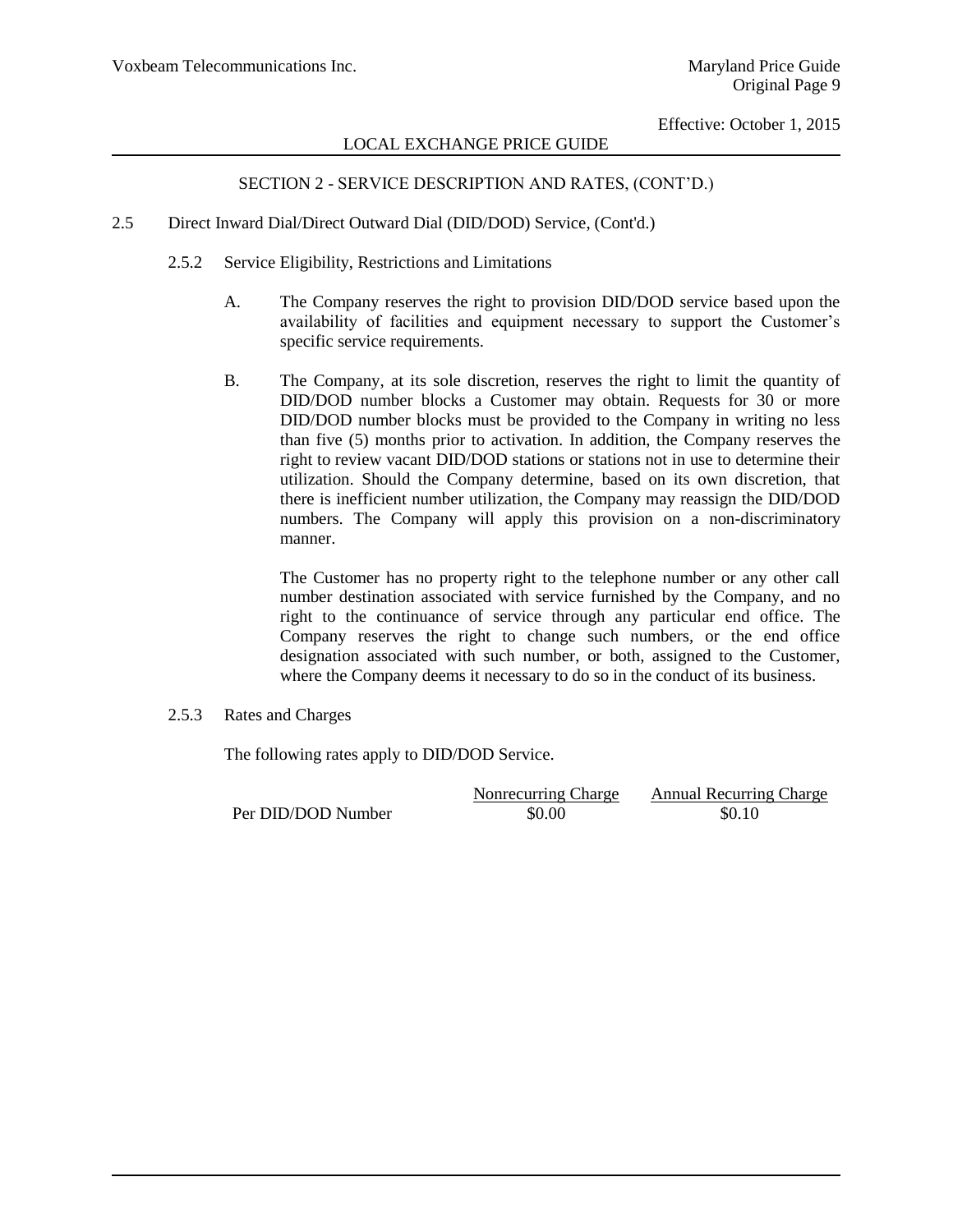### SECTION 3 - SUPPLEMENTAL SERVICES

### 3.1 Optional Calling Features

The features in this section are made available on an individual basis or as part of multiple feature packages. All features are provided subject to availability; features may not be available with all classes of service. Transmission levels may not be sufficient in all cases.

#### 3.1.1 Feature Descriptions

Anonymous Call Rejection – Gives the Customer the ability to prevent future calls from specific telephone numbers and can be activated after receipt of an unwanted call or after entering a telephone number from which the calling party does not wish to receive future calls. The screening list holds a maximum of fifteen (15) numbers.

Auto Call Back – Allows a Customer to return the most recent incoming call and hear an announcement of the last telephone number that called.

Auto Redial – Automatically redials a busy number for up to 30 minutes until line is available.

Call Forwarding – Allows incoming calls forwarded to be forwarded to another line specified by the Customer by dialing a code and the telephone number to which the calls will be forwarded.

Call Trace – Allows a called party to initiate an automatic trace of the last call received. Call Trace is available on a usage basis only.

Call Waiting / Call Waiting with Caller ID – Allows the Customer engaged in a call to receive a tone signal indicating a second call is waiting, and by operation of the switchhook to place the first call on hold and answer the waiting call. Call Waiting with Caller ID provides Call Waiting service with the display of Caller ID information for the call that is waiting.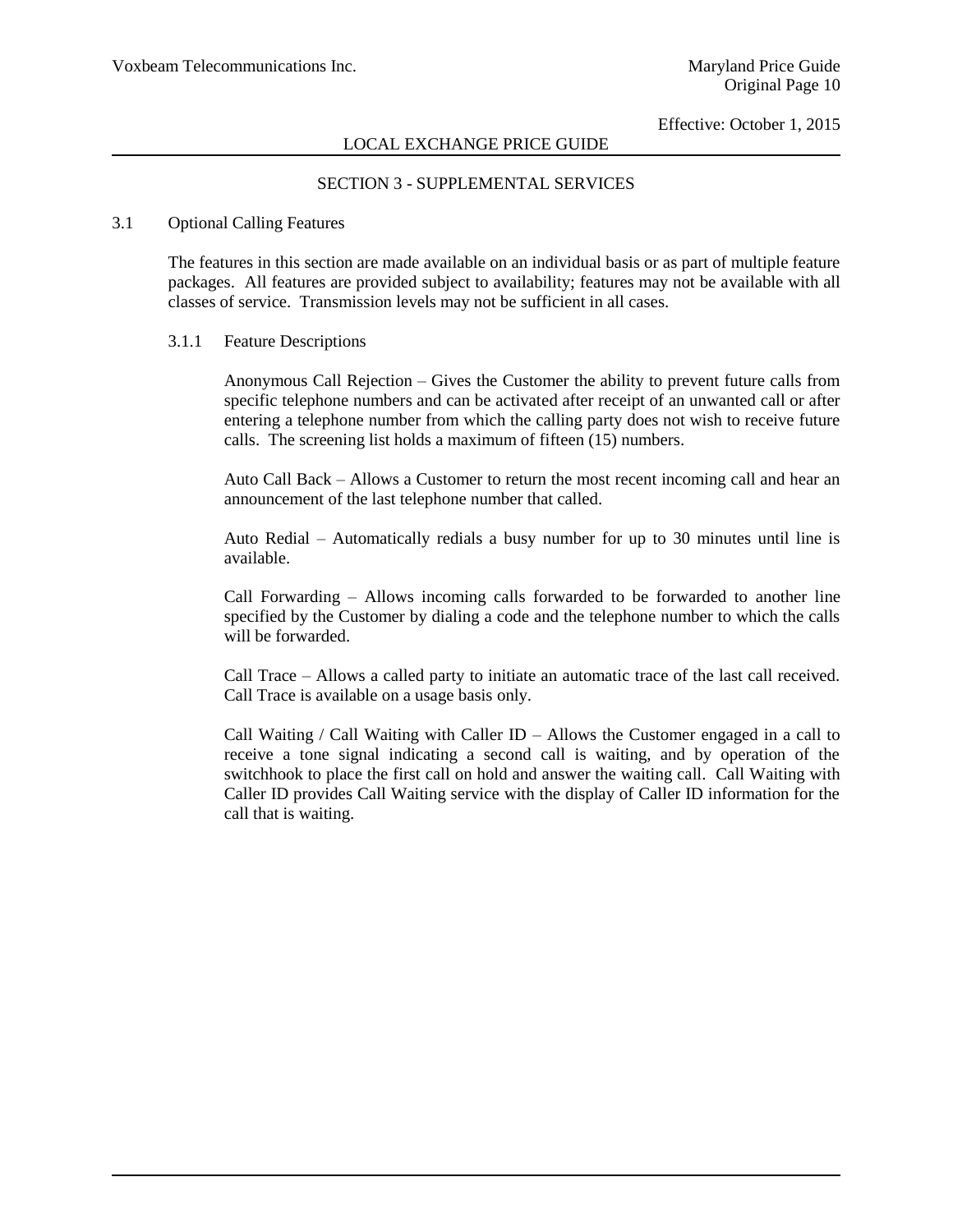### SECTION 3 - SUPPLEMENTAL SERVICES, (CONT'D.)

### 3.1 Optional Calling Features, (Cont'd.)

3.1.1 Feature Descriptions, (Cont'd.)

Caller ID-Number Only – Provides for the display of the calling party telephone number on Caller ID compatible Customer premises equipment.

Caller ID Name and Number – Provides for the display of the calling party name and telephone number on Caller ID compatible Customer premises equipment.

Custom Ringing – Allows a Customer to have up to two separate telephone numbers (one main and one additional number) associated with one local exchange access line. Each telephone numbers has a distinctive ring on incoming calls for identification purposes.

Priority Call – Allows a Customer to assign a maximum of fifteen (15) callers' telephone numbers to a special list. The customer will hear a distinctive ring at his location when calls are received from callers' telephone numbers on that list.

Speed Calling 8 – Allows the Customer to dial an abbreviated code to originate a call to any of 8 programmed telephone numbers.

Three-Way Calling – Allows the Customer to add a third party to an existing conversation.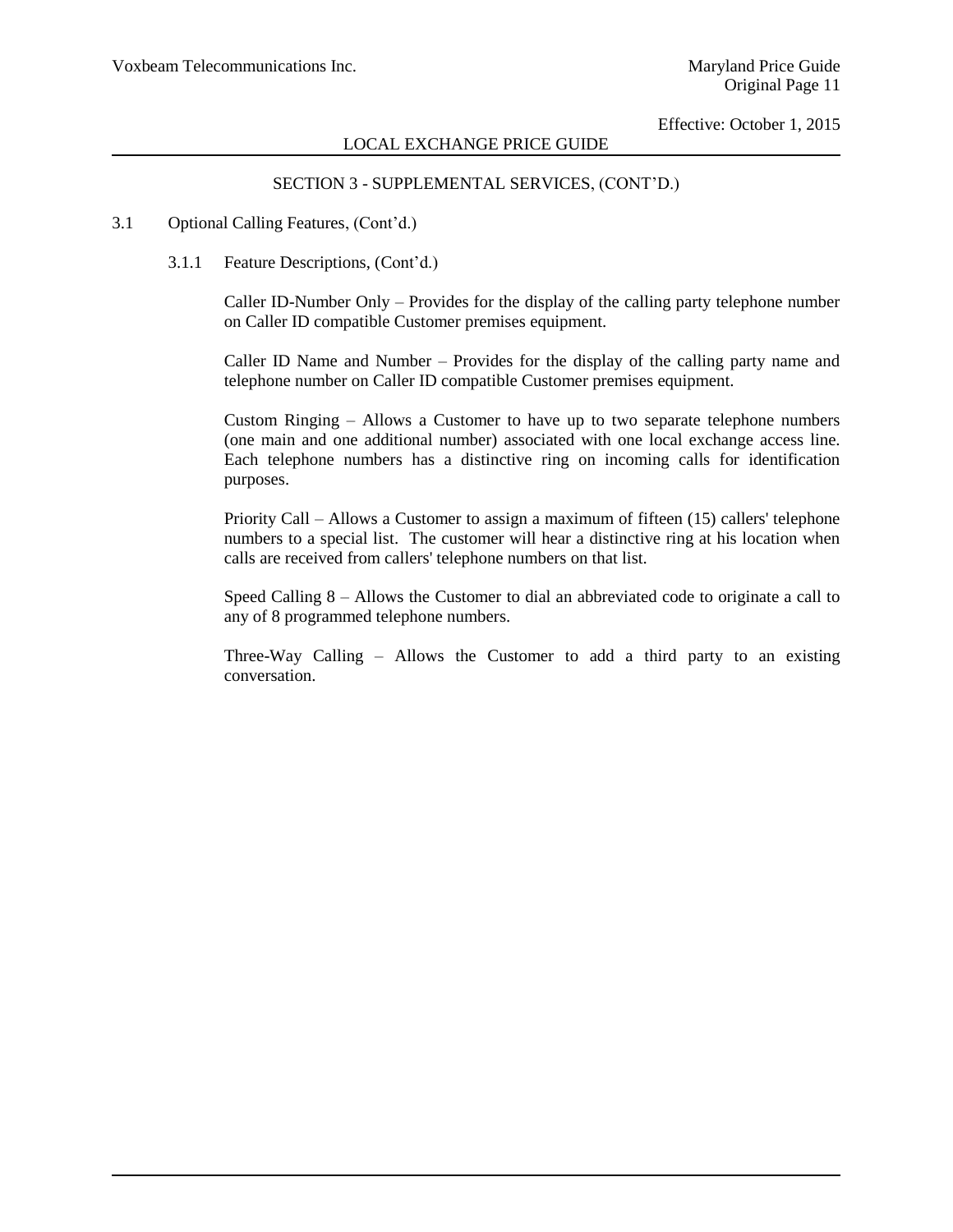### SECTION 3 - SUPPLEMENTAL SERVICES, (CONT'D.)

### 3.1 Optional Calling Features, (Cont'd.)

#### 3.1.2 Rates

A. Features Offered on a Monthly Basis

The following optional calling features are offered to Customers on a monthly basis. Customers are allowed unlimited use of each feature. No usage sensitive charges apply. Multiline Customers must order the appropriate number of features based on the number of lines that will have access to the feature.

| Feature                                   | <b>Monthly Recurring Charge</b> |
|-------------------------------------------|---------------------------------|
| Auto Call Back (*69)                      | \$4.00                          |
| Auto Redial                               | \$3.00                          |
| Call Forwarding - Busy Line               | \$2.00                          |
| Call Waiting/ Call Waiting with Caller ID | \$6.00                          |
| Caller ID Name and Number                 | \$8.50                          |
| Distinctive Ringing                       | \$6.50                          |
| Priority Call                             | \$1.75                          |
| Speed Calling 8                           | \$3.00                          |
| Speed Calling 30                          | \$4.00                          |
| Three Way Calling                         | \$4.99                          |

### B. Features Offered on a Usage Sensitive Basis

The following features are available to all local exchange Business line Customers where facilities and services permit. Customers may utilize each feature by dialing the appropriate access code. The Customer will be billed the Per Feature Activation Charge shown in the following table each time a feature is used by the Customer.

| Feature           | Per Use |
|-------------------|---------|
| Call Block        | \$1.00  |
| Call Return       | \$1.00  |
| Call Trace        | \$1.00  |
| Three Way Calling | \$1.00  |
| Repeat Dialing    | \$1.00  |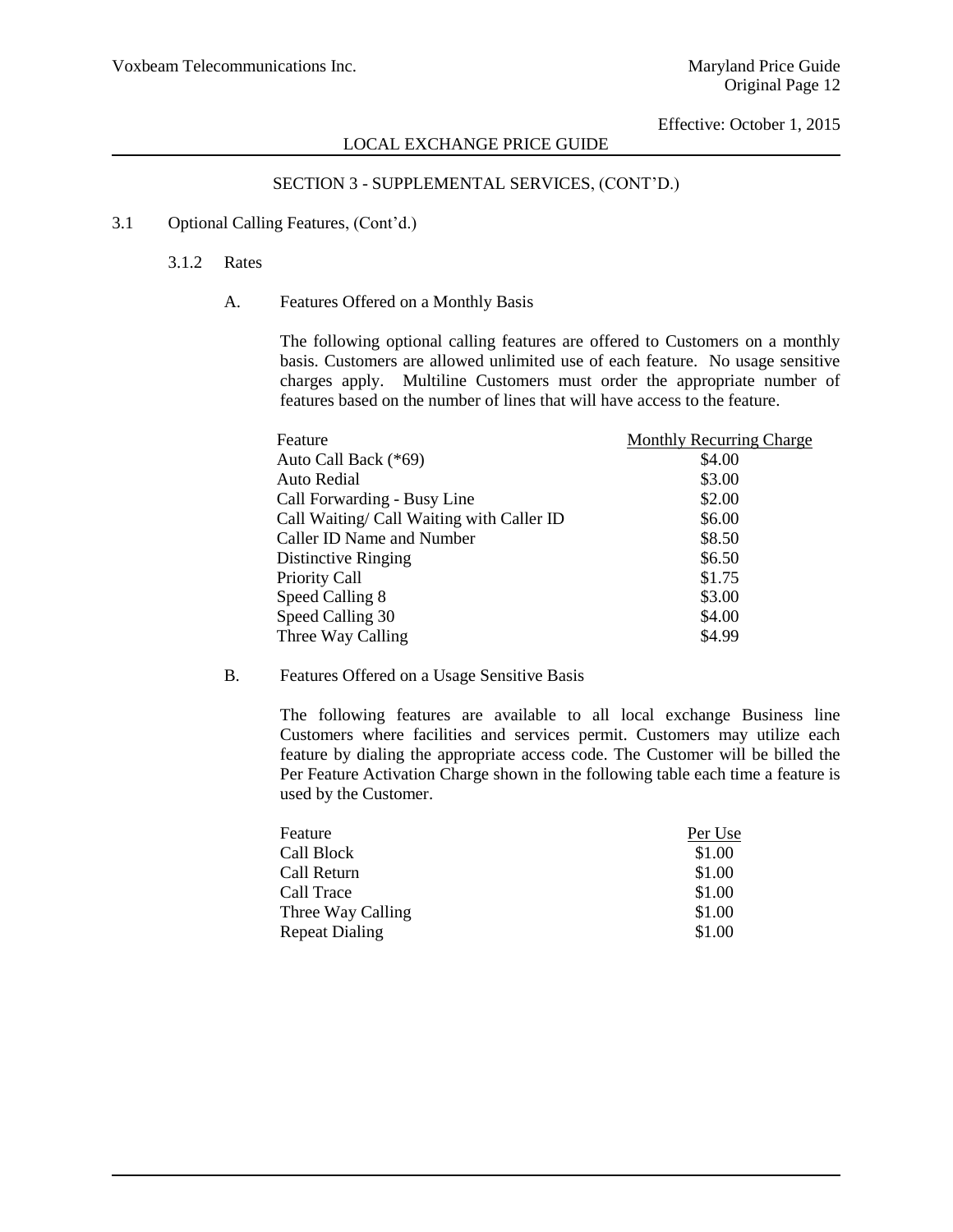# SECTION 3 - SUPPLEMENTAL SERVICES, (CONT'D.)

### 3.2 Directory Assistance Services

A Customer may obtain assistance, for a charge, in determining a telephone number by dialing Directory Assistance (DA).

A call to DA is considered completed whether or not the number(s) requested are available from DA records.

Direct-dialed calls to DA are exempt from rates and regulations when placed from:

- 10 free calls per month from main business and/or residence telephone lines or PBX trunk lines;
- all directory assistance calls made by customers who are 65 years old or older;
- a single-line registered main telephone exchange line of a handicapped user. A main line may be registered for exemption with the carrier in those instances where one of the users of the line is considered to be legally blind, or visually or physically handicapped as defined by the Federal Register, Vol. 35 #126. Where a user's handicap prevents the dialing of a telephone in a conventional manner or permits only the dialing of "0", those calls placed from the registered line, and not directly dialed, will also be exempt;
- all pay telephones;
- exchange lines in the State of Maryland and its political subdivisions; and
- also exempt are directory assistance calls for telephone numbers which are nonlisted, or non-listed and non-published, or when the DA operator provides an incorrect number. The Customer must inform the Company of the error in order to receive credit.

Unless one of the exceptions listed above applies, the charges as shown below apply for each request made to the DA operator:

Local DA, Per Call Charge \$1.50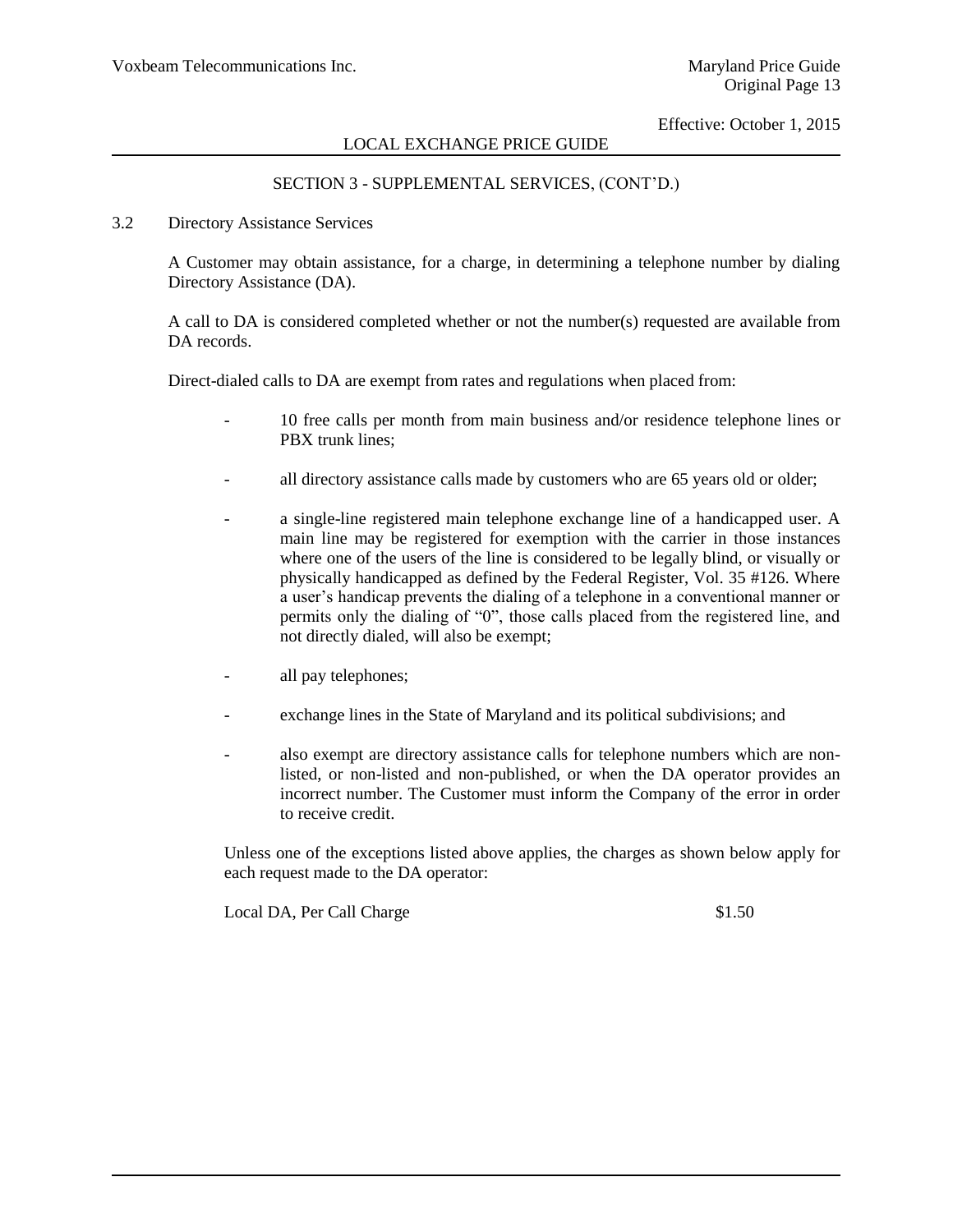# LOCAL EXCHANGE PRICE GUIDE

### SECTION 3 - SUPPLEMENTAL SERVICES, (CONT'D.)

### 3.3 Operator Services

The Company's operator services, available to presubscribed Customers, are accessible on a twenty-four (24) hour per day seven (7) days per week basis. In addition to the per call service charge, usage rates apply. The types of calls handled are as follows:

Customer Dialed Calling/Credit Card Call - This charge applies in addition to usage charges for station to station calls billed to an authorized Calling Card or Commercial Credit Card. The Customer must dial the destination telephone number where the capability exists for the Customer to do so. A separate rate applies in the event operator assistance is requested for entering the Customer's card number for billing purposes.

Operator Dialed Calling/Credit Card Call - This charge applies in addition to usage charges for station to station calls billed to an authorized telephone Calling Card or Commercial Credit Card and the operator dials the destination telephone number at the request of the Customer.

Person-to-Person - This charge applies in addition to usage charges for calls placed with the assistance of a Company operator to a particular party at the destination number. This charge applies regardless of billing method, including but not limited to billing to a Calling Card, Commercial Credit Card, Collect, by deposit of coins in Pay Telephones, or to a Third Party. Charges do not apply unless the specified party or an acceptable substitute is available.

Third Party Billed - Provides the Customer with the capability to charge a local call to a third number which is different from the called or calling party. The party answering at the third number has the option to refuse acceptance of the charges in advance or when queried by the operator.

Collect Calls - Provides the Customer with the capability to charge a call to the called party. On the operator announcement of a collect call, the called party has the option to refuse acceptance of charges in advance or when queried by the operator.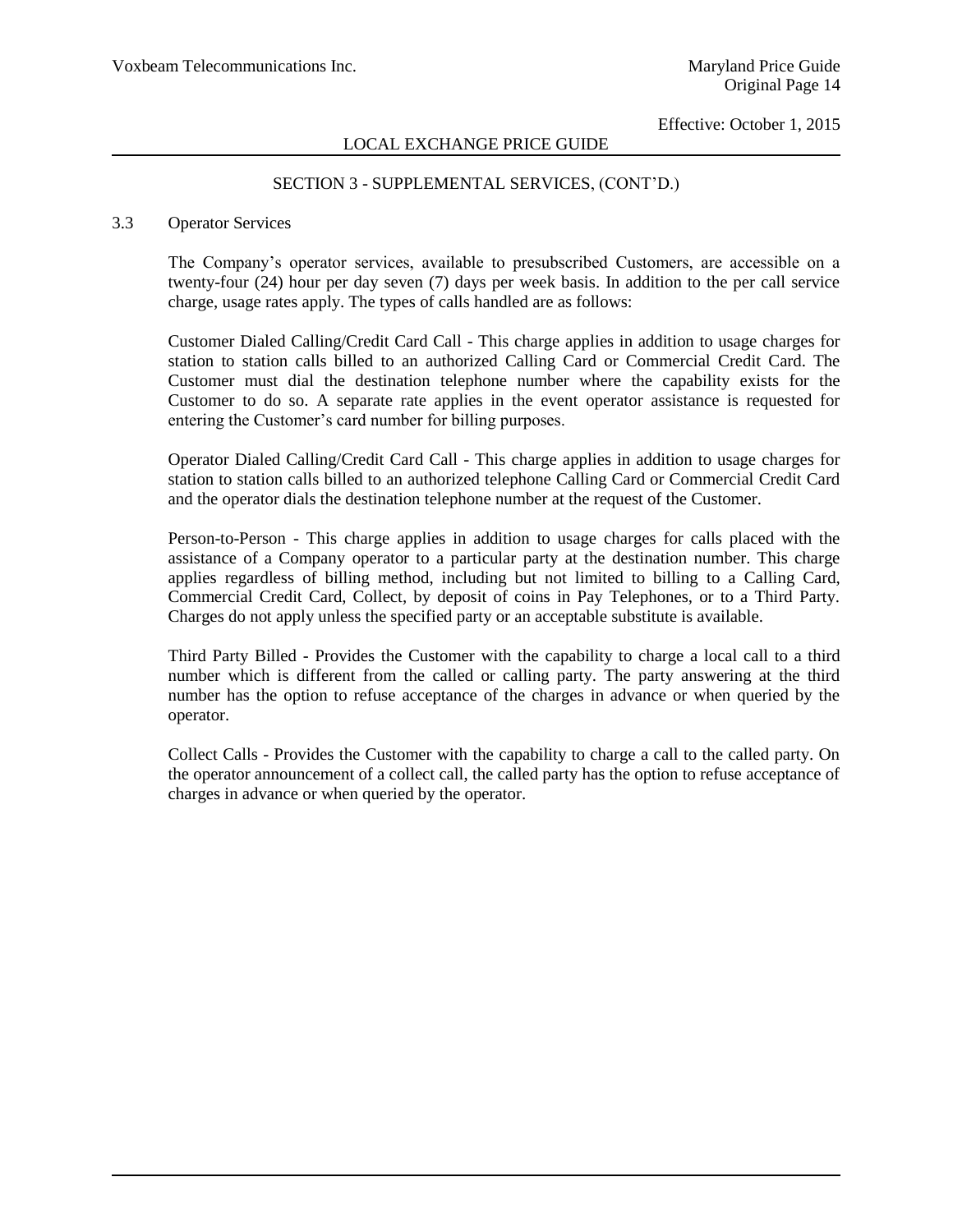# SECTION 3 - SUPPLEMENTAL SERVICES, (CONT'D.)

### 3.3 Operator Services, (Cont'd.)

3.3.1 Local Usage Charges

Usage charges for local operator assisted calls are those usage charges that would normally apply to the calling party's service. In addition to usage charges, an operator assistance charge applies to each call.

3.3.2 Per Call Service Charges

| <b>Customer Dialed Calling Card</b> | \$0.75 |
|-------------------------------------|--------|
| <b>Operator Dialed Calling Card</b> | \$2.50 |
| <b>Operator Assisted</b>            |        |
| Collect                             | \$2.50 |
| 3rd Party Billed                    | \$2.50 |
| Person-to-Person                    | \$4.50 |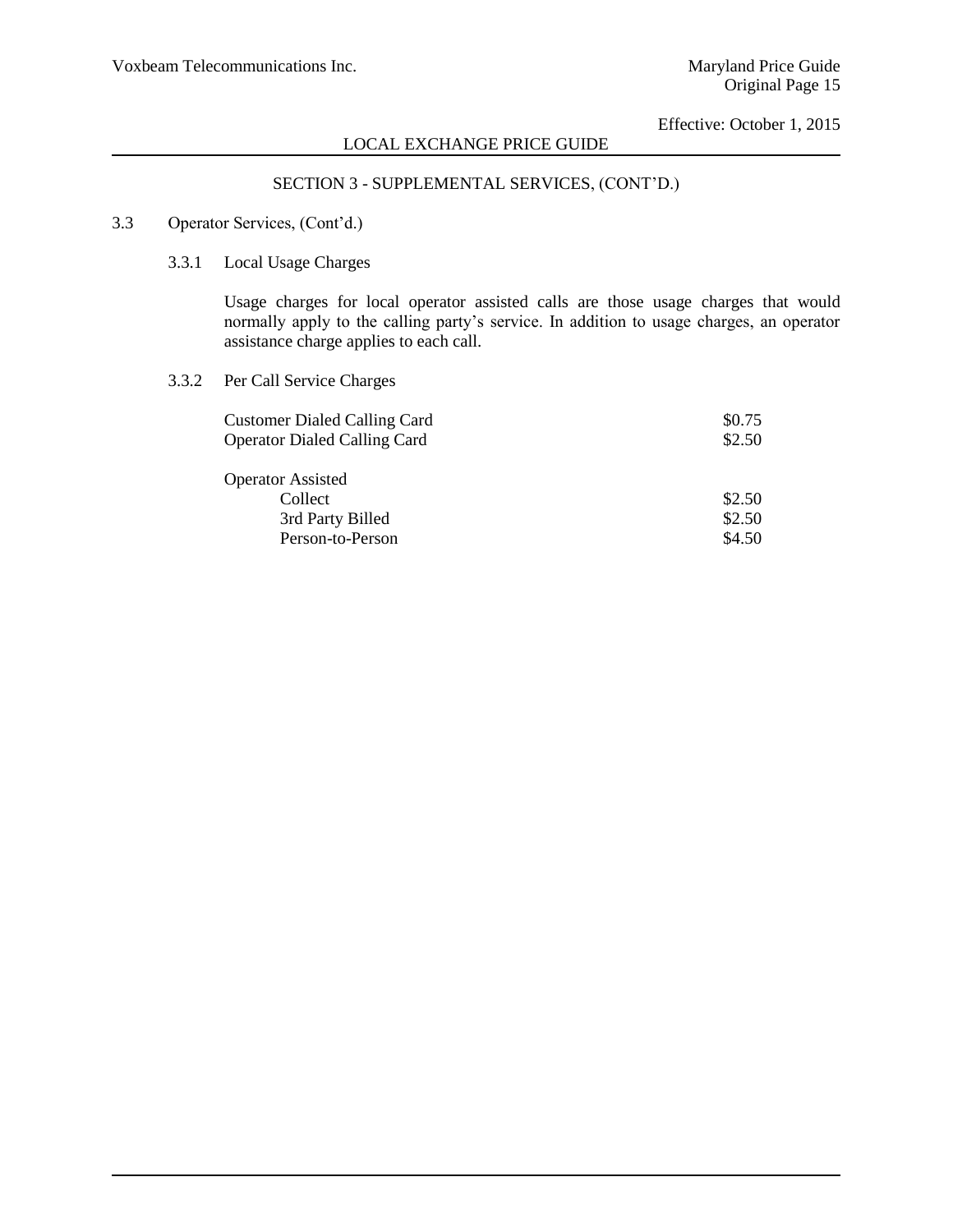### SECTION 3 - SUPPLEMENTAL SERVICES, (CONT'D.)

### 3.4 Directory Listing Service

### 3.4.1 Additional Listings

Additional listings may be the listings of individual names of those entitle to use the customer's service or, for business, Departments, Divisions, Tradenames, etc.

In connection with business service, regular additional listings are available only in the names of Authorized Users of the Customer's service.

Ordinarily, all additional listings are of the same address and telephone number as the primary listings, except as provided for joint user and alternate number listings. However, when it appears necessary as an aid to the use of the directory and provided satisfactory service can be furnished, a listing will be permitted under the address of a branch exchange, Centrex or extension of an exchange service line installed on the premises of the Customer, but at an address different from that of the attendant position of main service.

Special types of additional listings, such as Alternate, Alpha and Informational, Duplicate and Reference Listings, Foreign Listings, etc. take the same business classification as the service with which such listings are furnished.

Additional Listings  $$1.50$ 

Monthly Recurring Charge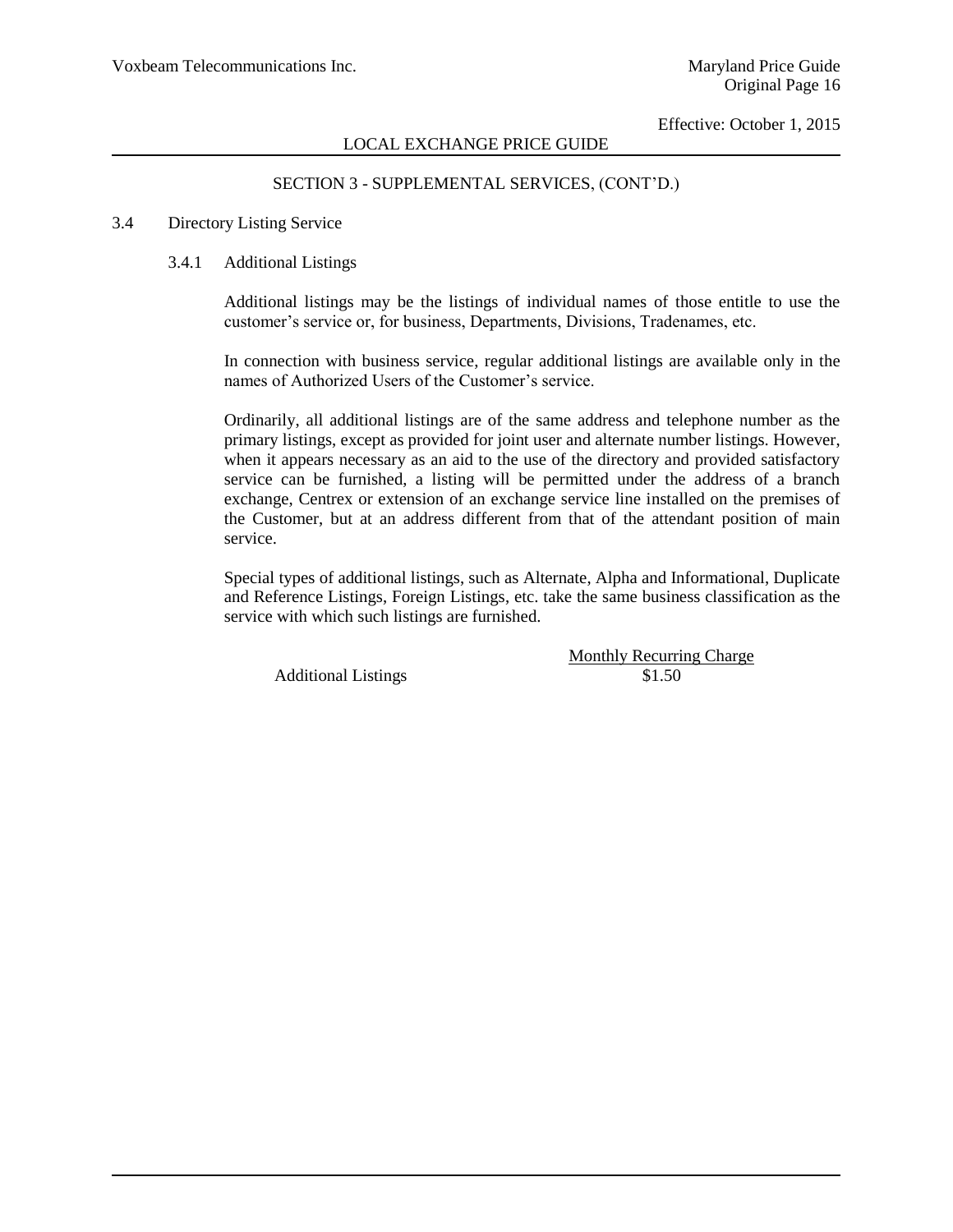### SECTION 3 - SUPPLEMENTAL SERVICES, (CONT'D.)

### 3.4 Directory Listing Service, (Cont'd.)

### 3.4.2 Nonpublished Service

The telephone numbers of nonpublished service are not listed in either the Company's alphabetical directory or Directory Assistance records available to the general public.

Non published information may be released to emergency service providers, to customers who subscribe to Company offerings which require the information to provide service and/ or bill their clients, or, to telephone customers who are billed for calls placed to or from nonpublished numbers and to entities which collect for the billed services. Nonpublished names and/or telephone numbers may also be delivered to customers on a call-by-call basis.

Incoming calls to nonpublished service will be completed by the Company only when the calling party places the call by number. The Company will adhere to this practice not withstanding any claim the calling party may present, except claims of emergencies involving life and death. In such cases, the Company will call the non-published number and request permission to make an immediate connection to the calling party.

When the Company agrees to keep a number unlisted, it does so without any obligation. Except for cases of gross negligence or willful misconduct, the Company is not liable for any damages that might arise from publishing a non-published number in the directory or disclosing it to some. If, in error, the telephone number is published in the directory, the Company's only obligation is to credit or refund any monthly charges the Customer paid for non-published service.

The Subscriber indemnifies (i.e., promises to reimburse the Company for any amount the Company must pay as a result of) and save the Company harmless against any and all claims for damages caused or claimed to have been caused, directly or indirectly, by the publication of a non-published service or the disclosing of said number to any person.

Nonlisted Service \$2.00

Monthly Recurring Charge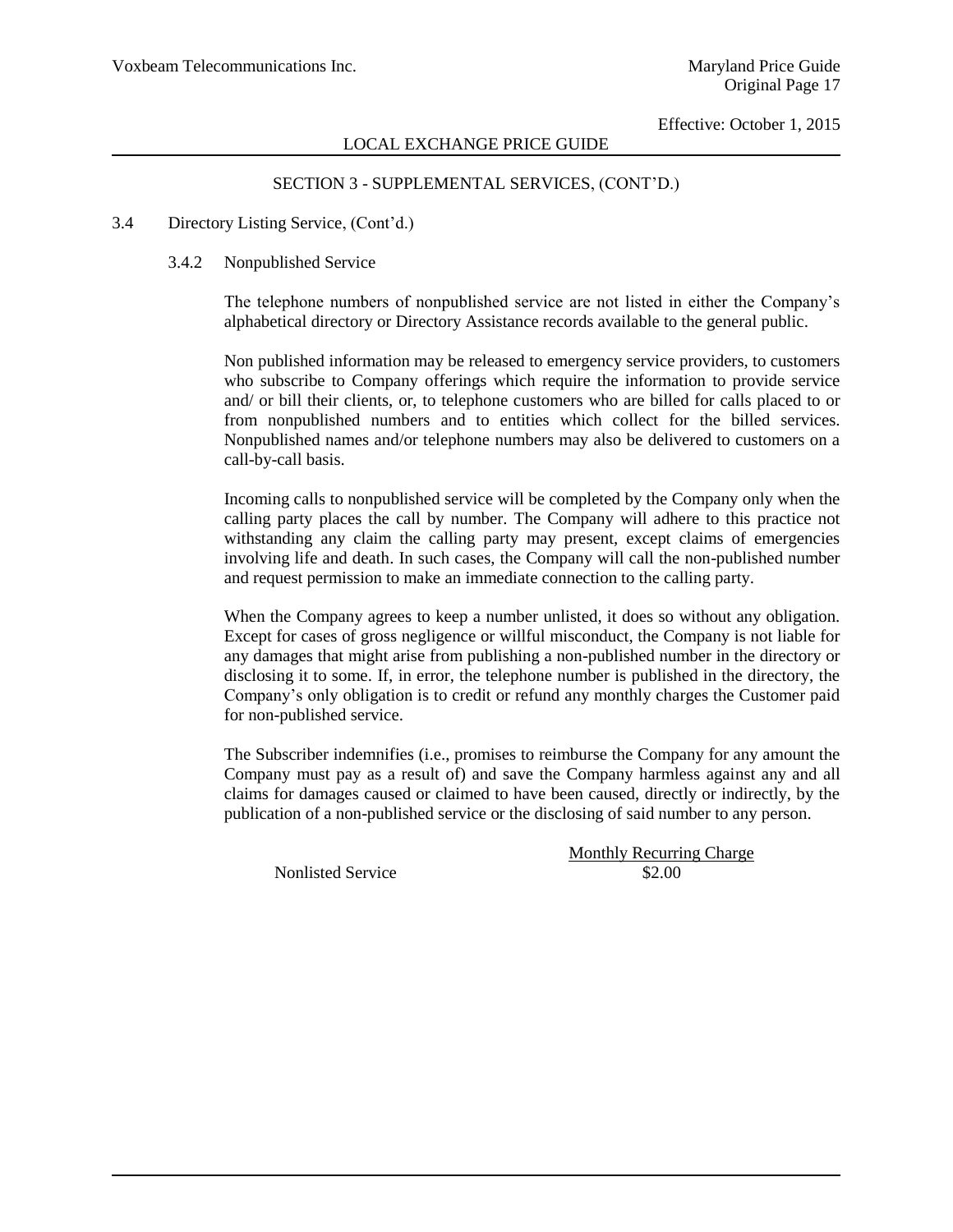### SECTION 3 - SUPPLEMENTAL SERVICES, (CONT'D.)

### 3.4 Directory Listing Service, (Cont'd.)

#### 3.4.3 Nonlisted Service

Non-listed service means that the Customer's telephone number is not listed in the directory, but does it appear in the Company's Directory Assistance Records.

This service is subject to the rules and regulations for E911 service, where applicable.

The Company will only complete calls to a nonlisted number, if requested by a caller, during the course of a directory assistance call completion service.

When the Company agrees to keep a number unlisted, it does so without any obligation. Except for cases of gross negligence or willful misconduct, the Company is not liable for any damages that might arise from publishing a non-listed number in the directory or disclosing it to some. If, in error, the telephone number is listed in the directory, the Company's only obligation is to credit or refund any monthly charges the Customer paid for nonlisted service.

The subscriber indemnifies (i.e., promises to reimburse the Company for any amount the Company must pay as a result of) and save the Company harmless against any and all claims for damages caused or claimed to have been caused, directly or indirectly, by the publication of a non-listed service or the disclosing of said number to any person.

Nonpublished Service \$4.50

Monthly Recurring Charge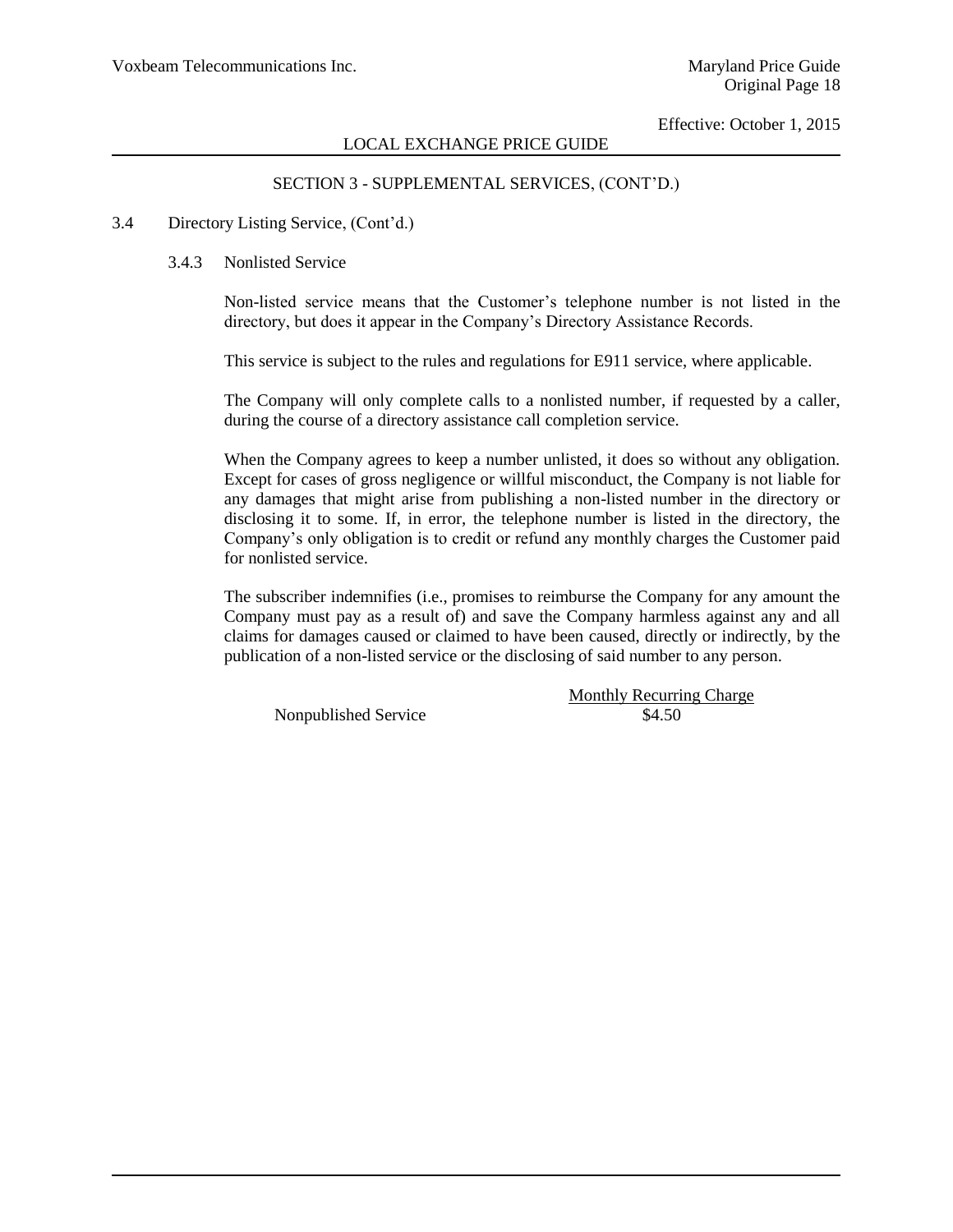# LOCAL EXCHANGE PRICE GUIDE

### SECTION 4 - SPECIAL ARRANGEMENTS

- 4.1 Special Construction Arrangements
	- 4.1.1 Basis for Charges

Where the Company furnishes a facility for which a rate or charge is not specified in the Company's tariffs, charges will be based on the costs incurred by the Company and may include:

- non-recurring type charges;
- recurring type charges;
- termination liabilities; or
- combination thereof.
- 4.1.2 Basis for Cost Computation

The costs referred to in 4.1.1 preceding may include one or more of the following items to the extent they are applicable:

- A. cost installed of the facilities to be provided including estimated costs for the rearrangements of existing facilities. Cost installed includes the cost of:
	- 1. equipment and materials provided or used,
	- 2. engineering, labor and supervision,
	- 3. transportation, and
	- 4. rights of way.
- B. cost of maintenance;
- C. depreciation on the estimated cost installed of any facilities provided, based on the anticipated useful service life of the facilities with an appropriate allowance for estimated net salvage;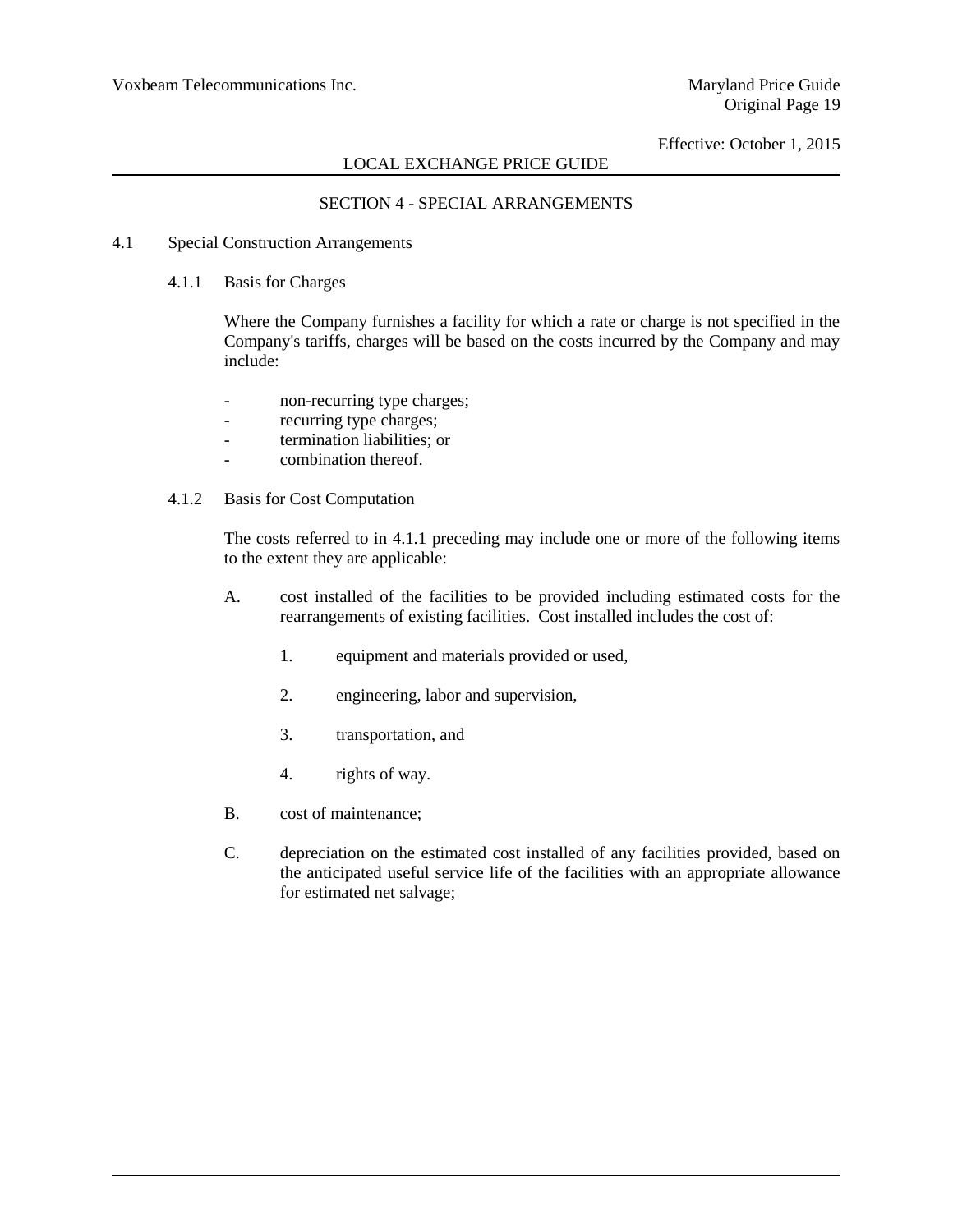# LOCAL EXCHANGE PRICE GUIDE

# SECTION 4 - SPECIAL ARRANGEMENTS, (CONT'D.)

- 4.1 Special Construction Arrangements, (Cont'd.)
	- 4.1.2 Basis for Cost Computation, (Cont'd.)
		- D. administration, taxes and un-collectible revenue on the basis of reasonable average costs for these items;
		- E. license preparation, processing and related fees;
		- F. tariff preparation, processing and related fees;
		- G. any other identifiable costs related to the facilities provided; or
		- H. an amount for return and contingencies.